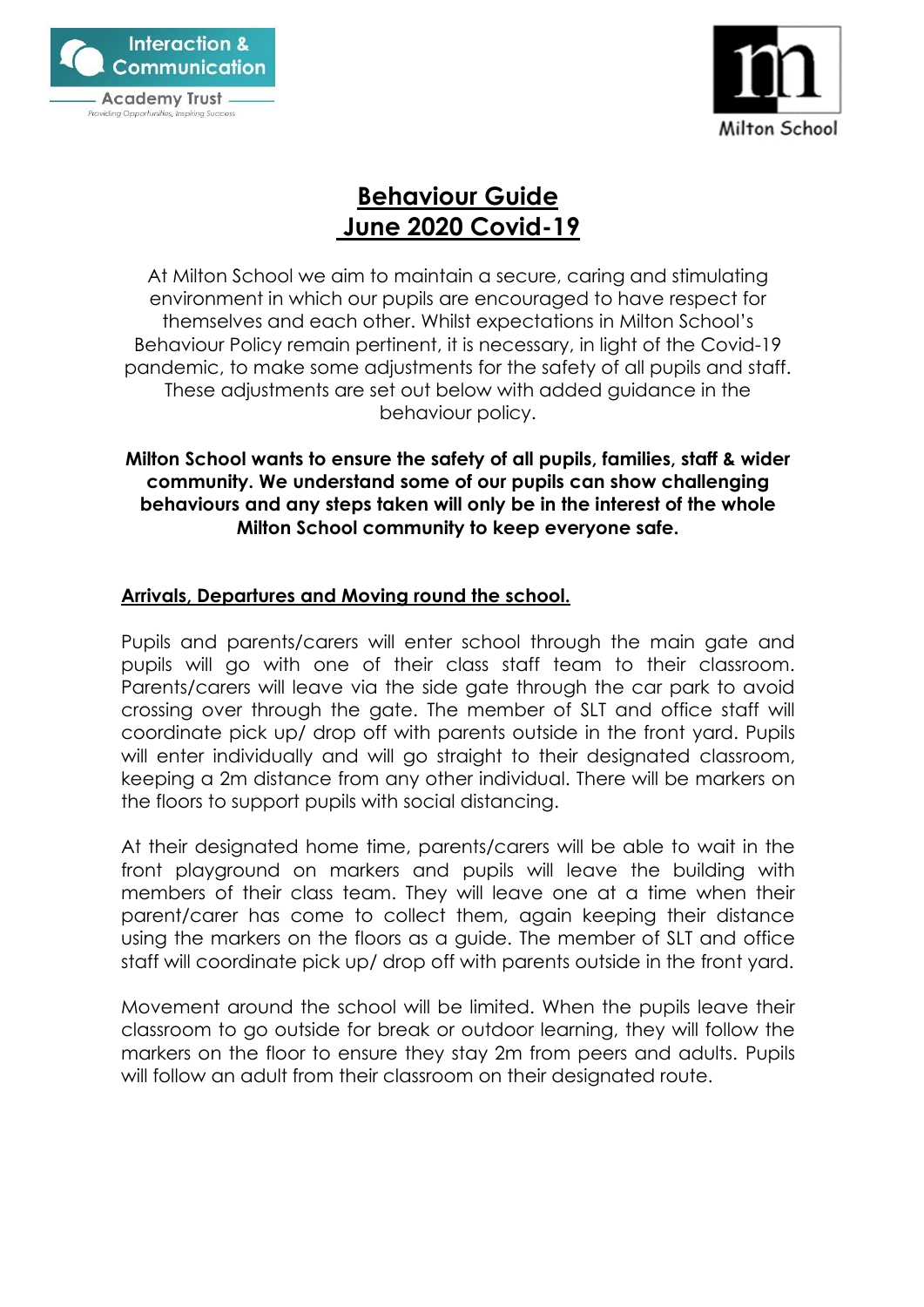



**Providing Opportunities, Inspiring Success** 

# **Handwashing and Hygiene**

Pupils will be expected to follow all handwashing and hygiene routines while in school. Pupils will wash hands in the school changing rooms on entry into school. They will wash hands on entering their classroom, before break, after break and at regular intervals during the day.

We ask pupils to follow the catch it, bin it, kill it, mantra when in school, if they need to cough or sneeze, they should use a tissue or crook of their arm. Pupils will be reminded not to touch their face, mouth, nose or eyes while at school. There will be lidded bins in all classrooms for pupils and staff to dispose of tissues safely.

Should a child refuse to follow these routines, disciplinary procedures and sanctions will be used (see below).

# **Social Distancing**

Pupils will be expected to socially distance from their peers and adults in school and on the playground/field at all times. All classes will have their own table spaced 2m apart. When pupils enter their designated classroom, they will be expected to go straight to their table and nowhere else in the room until the staff member has given direction for a task. Pupils will put their hand up if they need an adult's support, they will not get out of their seats unless required for the task/activity. Pupils will be split into groups of no more than 4 in a classroom with two staff. Pupils may not be in their normal classroom or with their normal class team. Should a child refuse to follow social distancing measures, disciplinary procedures and sanctions will be used (see below).

We understand socially distancing may be more difficult for some pupils, they will be encouraged wherever possible to keep a distance from peers and adults, however, we understand this may not always be possible.

# **Toilets**

Each classroom will have their own toilets to use. These will be sign posted. Pupils will be encouraged to use the toilets one at a time. When a child has finished in the toilet, they must wash their hands and use a wipe to clean the door handles (where pupils cannot do this staff member with gloves will assist). The wipe will then be discarded in the bin of the toilets before they come back into their classroom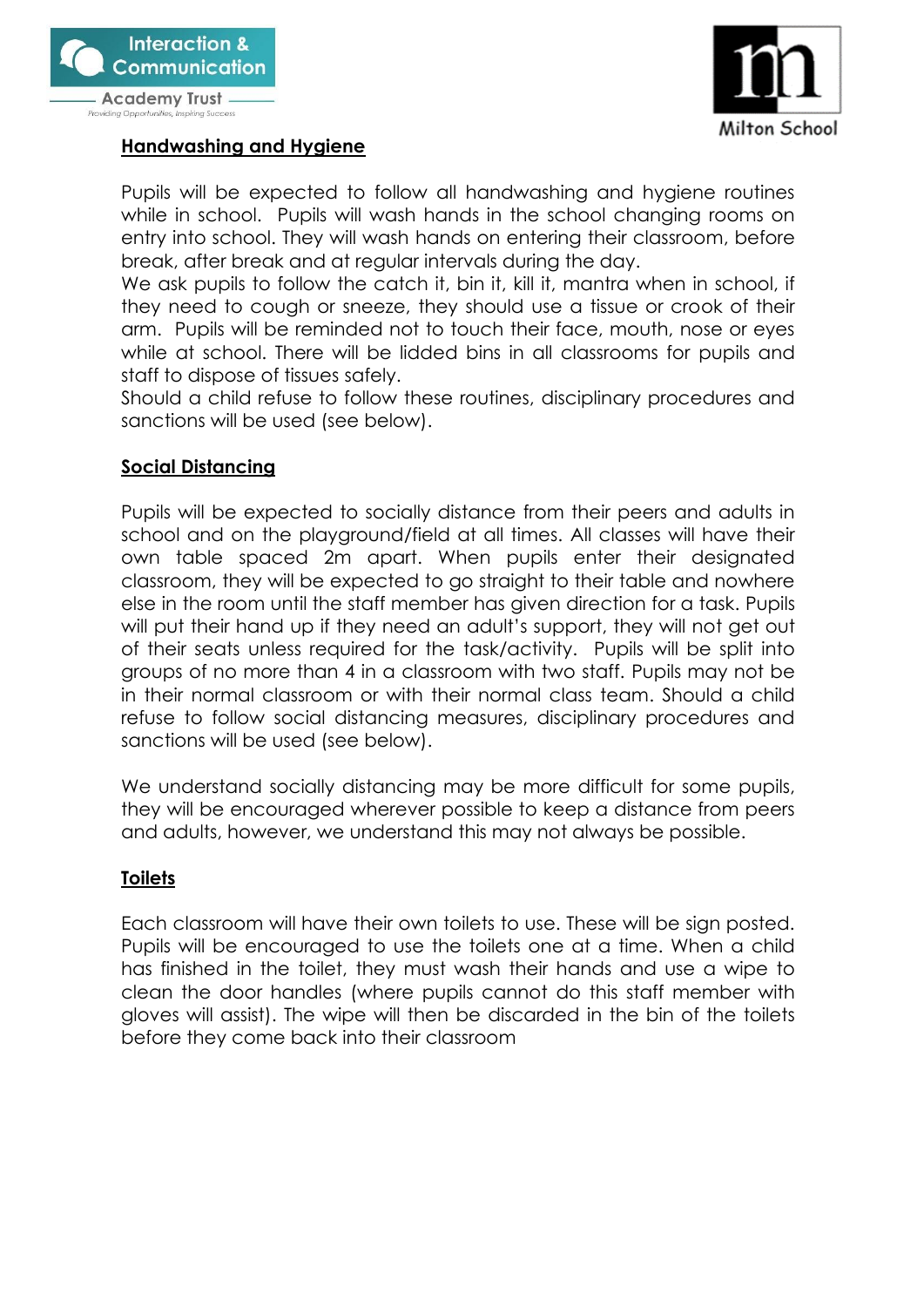

**Providing Opportunities, Inspiring Success** 

#### **Break times**



Pupils will have a designated place to play during break times. They will have their own equipment that will be cleaned after use. Pupils will not be able to access the climbing frames or static equipment in the playgrounds due to cleaning restrictions.

Pupils will be expected to remain socially distant from both peers and adults during play and break times. Pupils must stay in their designated area at all times. Pupils may bring in a drink but no snacks/food.

# **Rewards**

The house point system will continue to be used in and out of school, and extra accolade badges will be available for rewards. Classroom staff welcome opportunities to praise individuals for good work, positive attitudes or good behaviour, and show recognition, if these are brought to their attention. Above all praise and encouragement should be used as much as possible. Walking through school to show their work to another members of staff for acknowledgement and praise during this time will not be permitted. We encourage the use of twitter @school\_milton and class emails to share work for pupils both in and out of school. Our house leaders really enjoy giving out points and there will be some fun activities for your child to spend their points on.

#### **Pupil Behaviours**

If a child's behaviour is deemed high risk, for example, refusing to adhere to safety measures, such as, hand washing, social distancing, remaining in their class teams or deliberate behaviours that put themselves or others at risk, such as spitting or deliberately coughing at people ( excluding any medical diagnosis for these behaviours). The following sanctions and disciplinary procedures could be used:

- **1.** Referral to Principal/SLT on site
- **2.** Parents/Carers called to collect child from school immediately
- **3.** The onsite education offer maybe withdrawn and only an online/virtual education will be offered

**Milton School wants to ensure the safety of all pupils, families, staff & wider community. We understand some of our pupils can show challenging behaviours and any steps taken will only be in the interest of the whole Milton School community to keep everyone safe.**